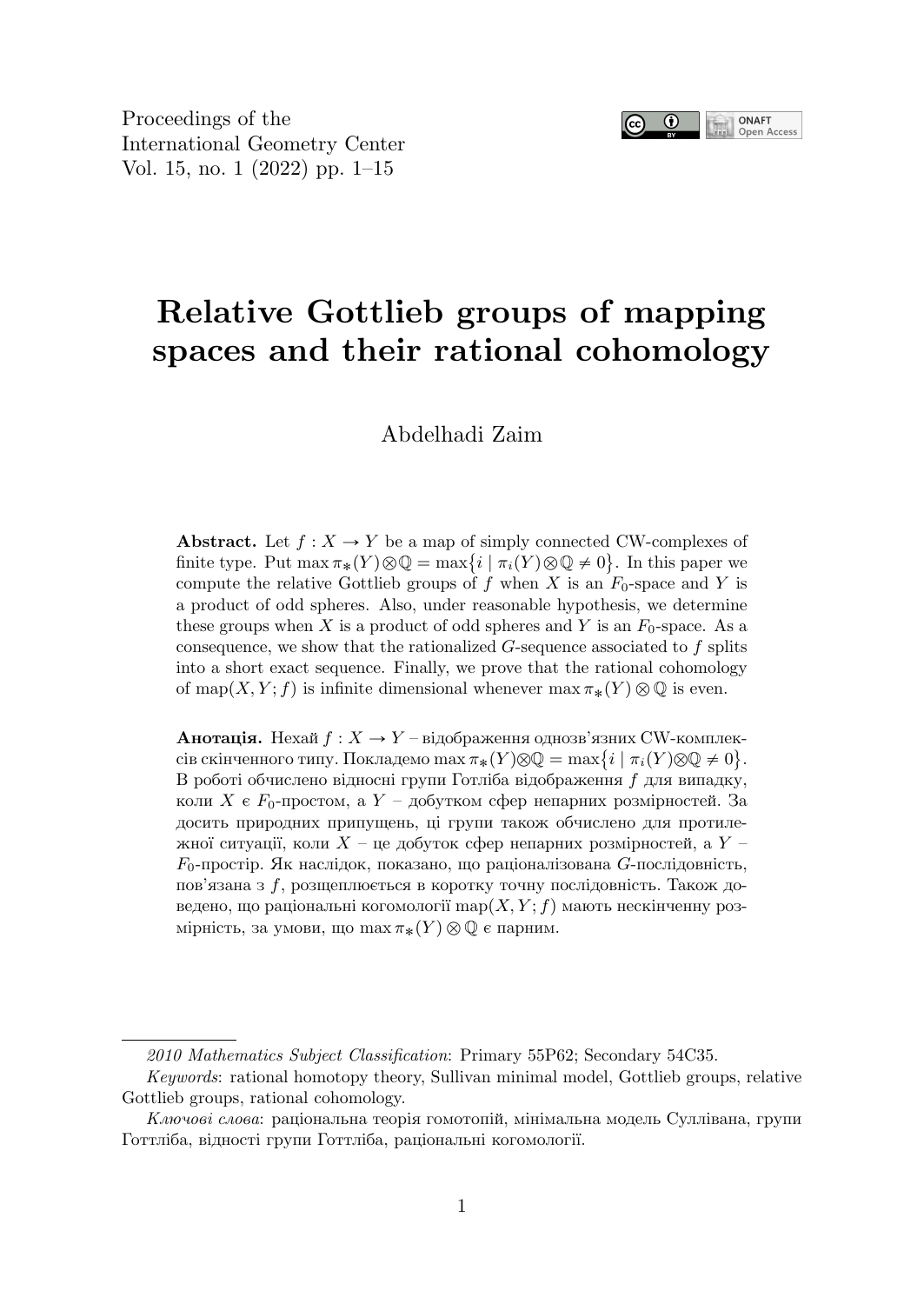#### 1. INTRODUCTiON

In this paper all spaces are simply connected CW-complex and are of finite type over Q, i.e., have finite dimensional rational cohomology in each degree.

For two topological spaces X and Y, let  $map(X, Y)$  be the mapping space of all free continuous maps of  $X$  into  $Y$ . This space is generally disconnected with path-components corresponding to the set of free homotopy classes of maps from X to Y. We write  $\text{map}(X, Y; f)$  for the path-component containing a given map  $f: X \to Y$ .

The *n*-th generalized Gottlieb group  $G_n(Y, X; f)$  of a map  $f: X \to Y$  is the subgroup of  $\pi_n(Y)$  consisting of homotopy classes of map  $\alpha : \mathbb{S}^n \to Y$ such that the wedge

$$
(\alpha \vee f) : \mathbb{S}^n \vee X \to Y
$$

extends to a map  $H : \mathbb{S}^n \times X \to Y$ . Alternately,  $G_n(Y, X; f)$  is the image of the map induced on homotopy groups by the evaluation map  $\omega$ : map $(X, Y; f) \rightarrow Y$ , [15]. The *n*-th Gottlieb group of X, denoted  $G_n(X)$ , is a special case  $X = Y$  and  $f = id_X$ , see [4,5]. In particular,

$$
G_n(X) = \operatorname{im}(\omega_{\sharp} : \pi_n(\operatorname{map}(X, X; \operatorname{id}_X)) \to \pi_n(X)).
$$

Gottlieb groups have led to many interesting results in topology, especially, in fibration, in fixed point theory and in the theory of identification of spaces. The existence of cross-section can also be studied using the Gottlieb groups. For instance, the triviality of the  $n$ -th Gottlieb group of a space ensures that every fibration over an  $(n + 1)$ -dimensional sphere with the space as a fiber has a cross-section, [5]. But, unfortunately there are not many explicit computations of these groups in literature. One reason is the fact that a map of spaces does not necessarily induce a corresponding homomorphism of Gottlieb groups. In [16], Lee and Woo attempted to circumvent this problem by introducing the n-th relative Gottlieb group  $G_n^{\text{rel}}(Y, X; f)$ , and showed that they fit in a sequence

$$
\cdots \to G_{n+1}^{\text{rel}}(Y, X; f) \to G_n(X) \to
$$
  

$$
\to G_n(Y, X; f) \to G_n^{\text{rel}}(Y, X; f) \to \cdots
$$
 (1.1)

called the  $G$ -sequence of  $f$ , which is not necessarily exact. The computation of the rational relative Gottlieb groups was limited to sporadic cases, see [2, 7, 9, 11]. Our goal in this paper is to compute these groups in some new cases. Our main results are the following: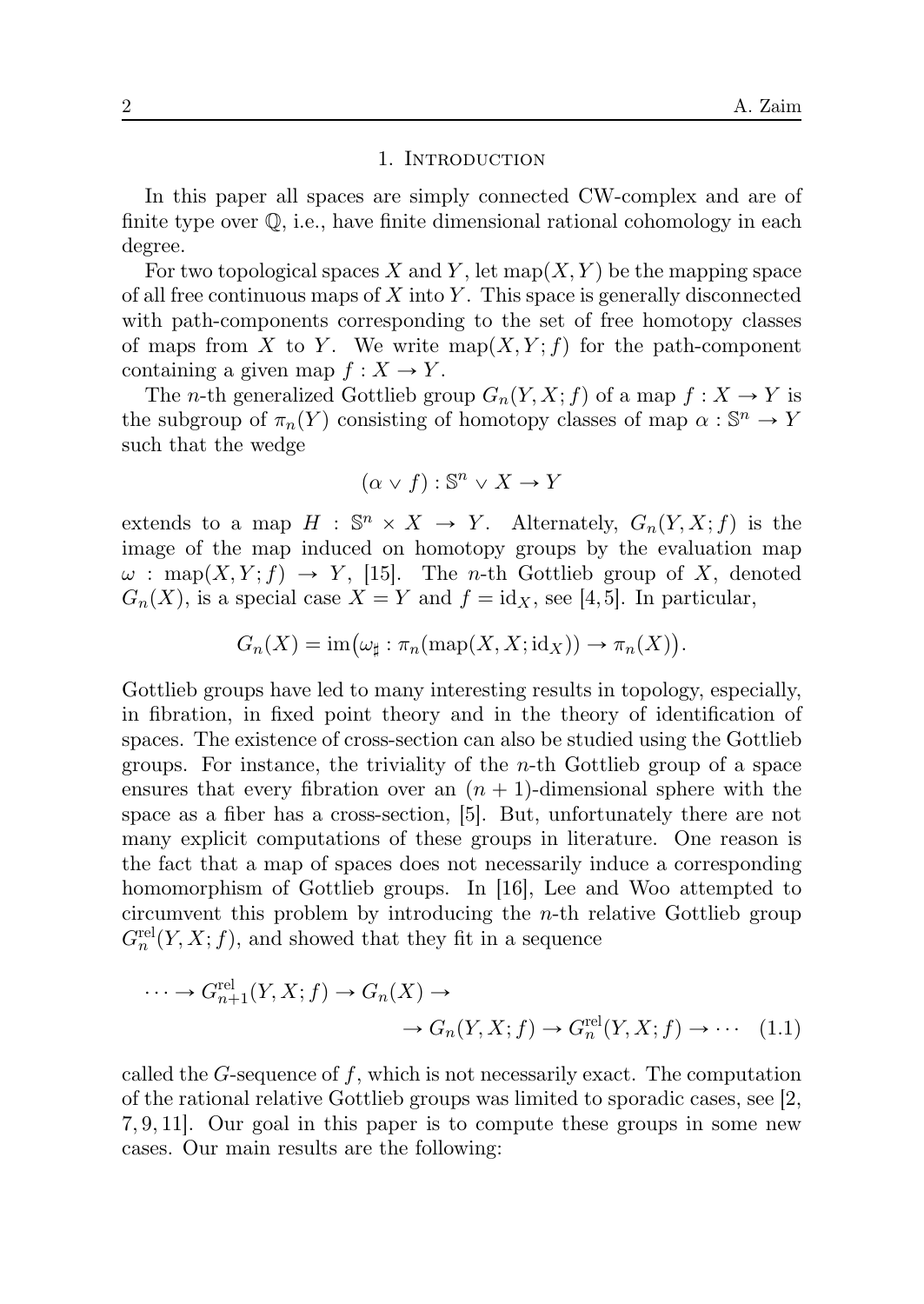**Theorem 1.1.** Let  $f: X \to Y \simeq \prod S^{2n_j+1}$  be a map with X being an j F0*-space. Then*

$$
G^{\text{rel}}_{*}(Y, X; f) \otimes \mathbb{Q} \cong \pi_{*}(Y) \otimes \mathbb{Q} \oplus \pi_{\text{odd}}(X) \otimes \mathbb{Q}.
$$

**Theorem 1.2.** *Let*  $f : X \simeq \prod$ j  $\mathbb{S}^{2n_j+1} \to Y$  *be a map with* Y *being an* 

F0*-space. Suppose that*

(i)  $\pi_{\text{odd}}(Y) \otimes \mathbb{Q} \cong \pi_*(X) \otimes \mathbb{Q}$ ;

(ii)  $\max \pi_{\text{even}}(Y) \otimes \mathbb{Q} \leq \min \pi_*(X) \otimes \mathbb{Q}$ .

*Then, we have that*  $G^{\text{rel}}_*(Y, X; f) \otimes \mathbb{Q} \cong \pi_{\text{even}}(Y) \otimes \mathbb{Q}$ .

Our last result focused on rational cohomology of  $map(X, Y; f)$ .

**Theorem 1.3.** Let  $f: X \to Y$  be a map with finite X. If  $\max \pi_*(Y) \otimes \mathbb{Q}$  is *even, then the rational cohomology of* map( $X, Y$ ; f) are infinite dimensional.

The paper is organized as follows. In section 2 and 3, we introduce our notation and recall some background of rational homotopy theory, namely Sullivan minimal models, derivations and mapping cone. In section 4, we use this background to prove Theorem 1.1. Section 5 is devoted to establish Theorem 1.2. In section 6 we prove that the rational cohomology of mapping spaces is infinite dimensional, in particular we prove Theorem 1.3. The paper ends with section 7 in which we propose an open problem.

#### 2. SULLiVAN MiNiMAL MODELS

We will work with  $\mathbb Q$  as ground field and our principal tools are Sullivan minimal models. A detailed description of these and the standard tools of rational homotopy theory can be found in [1]. For our purposes, we recall the following.

**Definition 2.1.** *A commutative differential graded algebra (cdga) is a* graded algebra  $A = \bigoplus_{i \geq 0} A^i$  with a differential  $d : A^i \to A^{i+1}$  such that

 $d^2 = 0,$   $xy = (-1)^{ij}yx,$   $d(xy) = d(x)y + (-1)^{i}xd(y),$ 

*for all*  $x \in A^i$  *and*  $y \in A^j$ *.* 

In [14], D. Sullivan defined a contravariant functor  $A_{\rm PL}$  which associates to each space X a cgda  $A_{\text{PL}}(X)$  which represents the rational homotopy type of X. He also constructed, for each simply connected cgda  $(A, d)$  (i.e., satisfying  $H^0(A, d) = H^1(A, d) = 0$ , another cgda  $(\Lambda V, d)$  and a map

$$
(\Lambda V, d) \xrightarrow{\cong} (A, d)
$$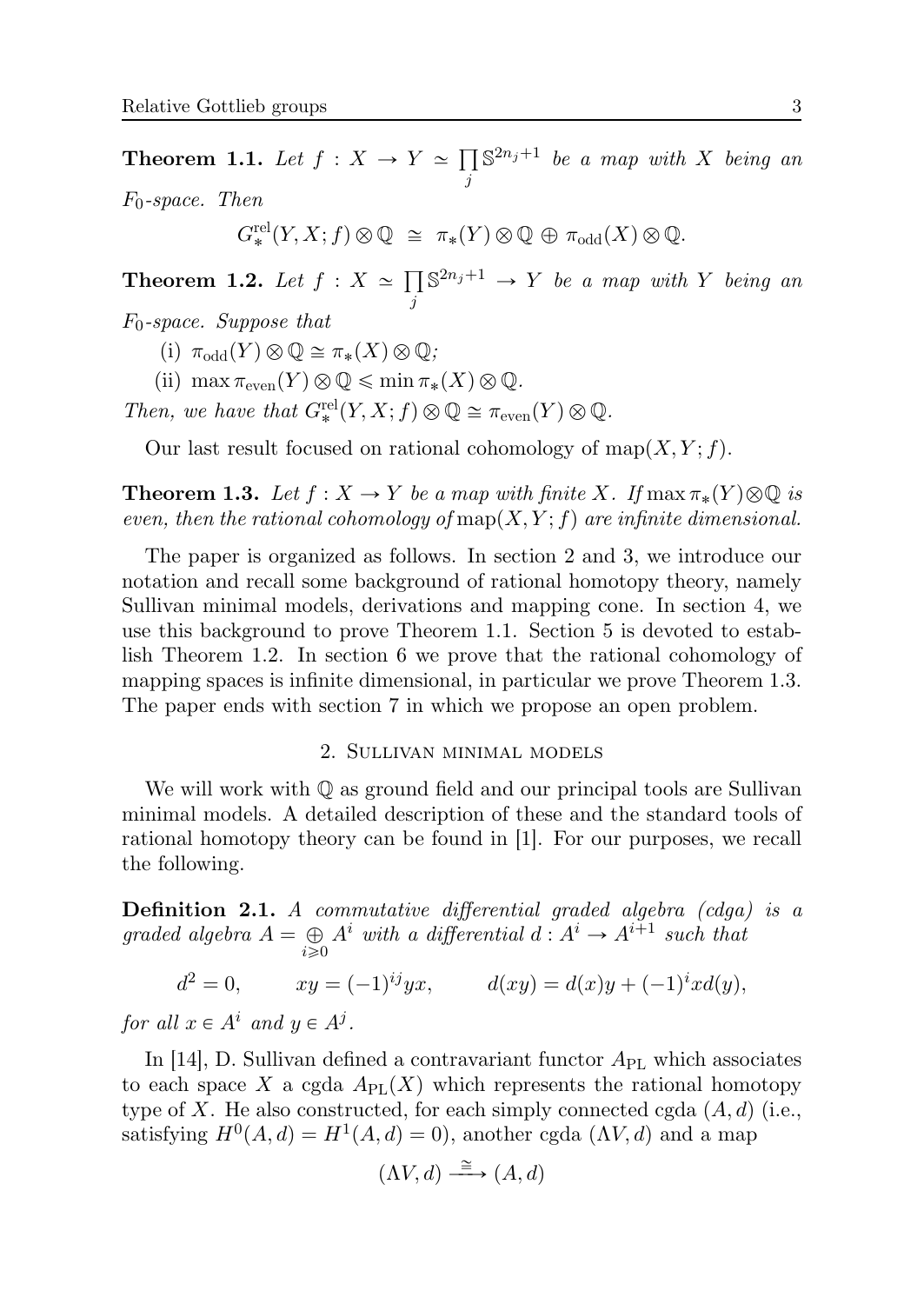which induces an isomorphism in cohomology, where  $\Lambda V$  denotes the free commutative graded algebra on the graded vector space  $V = \bigoplus_n V^n$ , which has a well ordered, homogeneous basis  $\{x_\alpha\}$  such that, if  $V_{\leq \alpha}$  denotes span  $\{x_\beta \mid \beta < \alpha\}$ , we have  $dx_\alpha \in \Lambda^{\geq 2}(V_{\leq \alpha})$ . The cgda  $(\Lambda V, d)$  is called a Sullivan minimal model of  $(A, d)$  or a Sullivan minimal model of X if  $A = A_{PL}(X)$ . In particular, if  $(\Lambda V, d)$  is a Sullivan minimal model of X, then there are isomorphism's:

$$
H^*(\Lambda V, d) \cong H^*(X; \mathbb{Q})
$$
 as commutative graded algebras,  

$$
V \cong \pi_*(X) \otimes \mathbb{Q}
$$
 as graded vector spaces.

A map of spaces  $f: X \to Y$  has a Sullivan minimal model which is a map of cdga  $\varphi : (\Lambda W, d_W) \to (\Lambda V, d_V)$ , where  $(\Lambda W, d_W)$  and  $(\Lambda V, d_V)$  are the Sullivan minimal models of Y and X respectively.

Next, we focus on elliptic spaces. A simply connected CW-complex  $X$  is *elliptic* if and only if  $\pi_*(X) \otimes \mathbb{Q}$  and  $H^*(X; \mathbb{Q})$  are both finite dimensional. Algebraically, this means that V and  $H^*(\Lambda V, d)$  are both finite dimensional, where  $(\Lambda V, d)$  is a Sullivan minimal model of X. There is a remarkable subclass of elliptic spaces called  $F_0$ -space.

**Definition 2.2.** An elliptic space X is said to be an  $F_0$ -space if

$$
H^*(X; \mathbb{Q}) = H^{\text{even}}(X; \mathbb{Q}).
$$

Therefore, we remark that in terms of Sullivan minimal model, an  $F_0$ space X has a model of the form  $(\Lambda(x_1, \ldots, x_m, y_1, \ldots, y_m), d)$  where  $|x_i|$ is even,  $|y_i|$  is odd,  $d(x_i) = 0$  for  $1 \leq i \leq m$  and  $d(y_i) \in \Lambda(x_1, \ldots, x_m)$  for  $1 \leqslant j \leqslant m$ .

**Example 2.3.** There are many examples of such spaces:

- ' Finite products of even dimensional spheres,
- ' Finite products of complex projective spaces,
- $\bullet$  Homogeneous spaces  $G/H$ , where H is a closed sub-group of maximal rank of a compact connected Lie group G.

# 3. DERiVATiON OF A SULLiVAN MODEL AND THE RATiONALiZED G-SEQUENCE

Our purpose in this section is to give a description in rational homotopy theory of all the terms involved in the  $G$ -sequence  $(1.1)$ .

**Definition 3.1.** *Let*  $\varphi : (\Lambda W, d_W) \to (\Lambda V, d_V)$  *be a morphisms of cdga. Define a*  $\varphi$ -derivation  $\theta$  *of degree n* to be a linear map  $\theta$  :  $\Lambda W \to \Lambda V$  that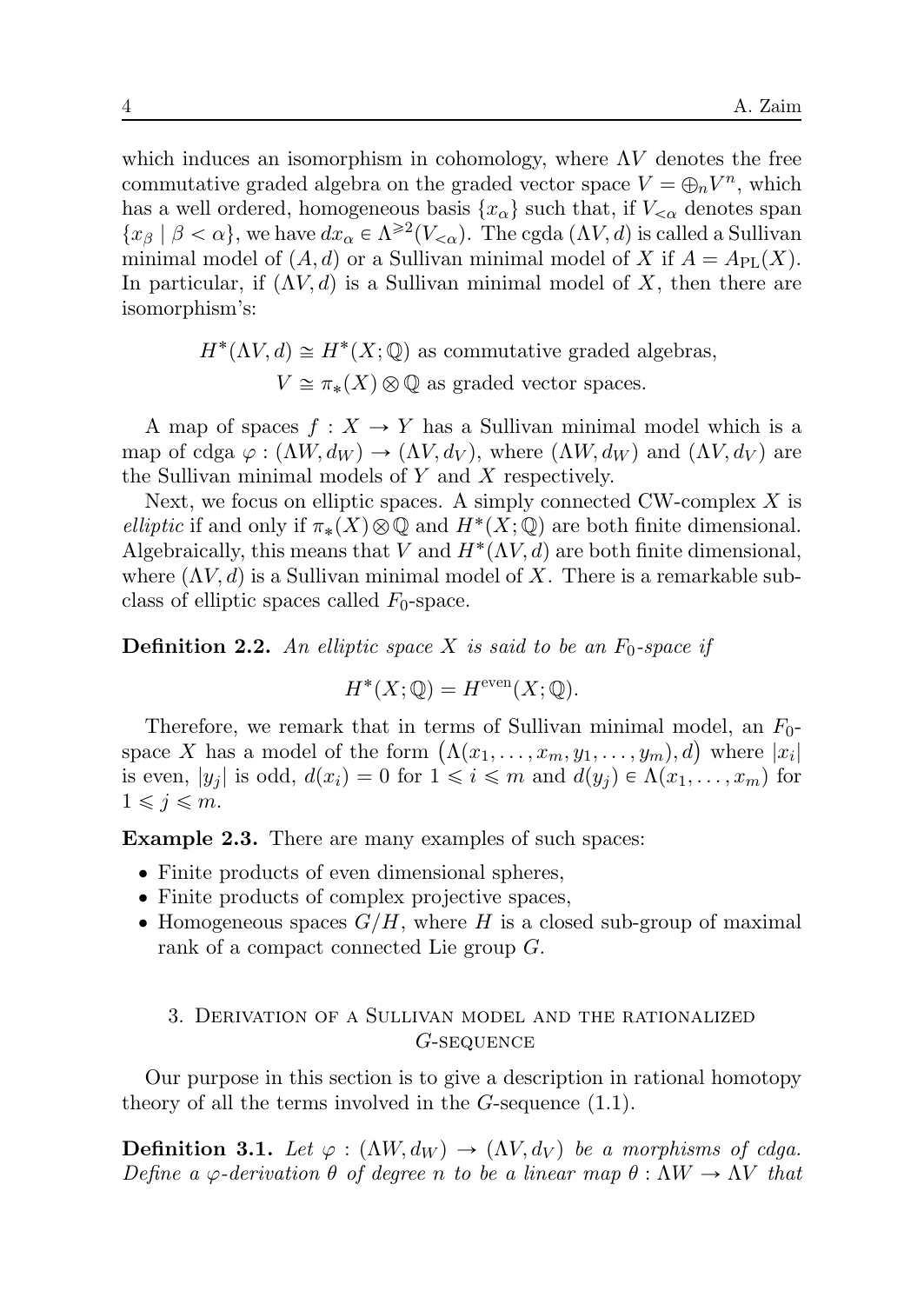*reduces degree by* n *such that*

$$
\theta(xy) = \theta(x)\varphi(y) + (-1)^{n|x|}\varphi(x)\theta(y).
$$

Let  $\text{Der}_n(\Lambda W, \Lambda V; \varphi)$  *denote the vector space of*  $\varphi$ *-derivations of degree n for*  $n > 0$ *. Define a linear map* 

$$
\partial : \mathrm{Der}_n(\Lambda W, \Lambda V; \varphi) \to \mathrm{Der}_{n-1}(\Lambda W, \Lambda V; \varphi)
$$

*by*

$$
\partial(\theta) = d_V \circ \theta - (-1)^{|\theta|} \theta \circ d_W.
$$

Here, we note that  $(\text{Der}_*(\Lambda W, \Lambda V; \varphi), \partial)$  is a chain complex, where

$$
\mathrm{Der}_*(\Lambda W, \Lambda V; \varphi) = \bigoplus_n \mathrm{Der}_n(\Lambda W, \Lambda V; \varphi).
$$

In the case  $\Lambda W \cong \Lambda V$  and  $\varphi = \mathrm{id}_{\Lambda V}$ , the chain complex of derivations  $Der_{*}(\Lambda V, \Lambda V; id_{\Lambda V})$  is just the usual complex of derivations on the cdga  $\Lambda V$  which we denoted by  $Der_{*}(\Lambda V)$ . There is an isomorphism of graded vector spaces

$$
\mathrm{Der}_*(\Lambda W, \Lambda V; \varphi) \cong \mathrm{Hom}_*(W, \Lambda V).
$$

Hence, we can denote by  $(y, x)$  the unique  $\varphi$ -derivation sending an element  $y \in W$  to  $x \in \Lambda V$  and the other generators to zero.

The detailed discussion of the following are in [7]. The post-composition with the augmentation  $\varepsilon : \Lambda V \to \mathbb{Q}$  gives a chain complex map

$$
\varepsilon_* : \mathrm{Der}_*(\Lambda W, \Lambda V; \varphi) \to \mathrm{Der}_*(\Lambda W, \mathbb{Q}; \varepsilon).
$$

**Definition 3.2.** For  $n \geq 2$ , the n-th generalized Gottlieb group of  $\varphi$  is *defined as follows:*

$$
G_n(\Lambda W, \Lambda V; \varphi) = \text{im}\big\{H_n(\varepsilon_*) : H_n(\text{Der}(\Lambda W, \Lambda V; \varphi)) \to \text{Hom}_n(W, \mathbb{Q})\big\}.
$$

Note that  $w^* \in \text{Hom}_n(W, \mathbb{Q})$ ,  $(w^*$  is the dual of the basis element w of  $W^{n}$ ) is in  $G_{n}(\Lambda W, \Lambda V; \varphi)$  if and only if  $w^{*}$  extends to a derivation  $\theta$  of  $\text{Der}_n(\Lambda W, \Lambda V; \varphi)$  such that  $\partial(\theta) = 0$ . In particular, we have

**Definition 3.3.** *The n-th Gottlieb group of*  $(\Lambda V, d_V)$  *is defined as follows:* 

$$
G_n(\Lambda V) = \text{im}\{H_n(\varepsilon_*) : H_n(\text{Der}(\Lambda V)) \to \text{Hom}_n(V, \mathbb{Q})\} \text{ for } n \geq 2.
$$

**Theorem 3.4** (cf. [7])**.** *If* X *is a finite CW-complex, then*

$$
G_n(Y, X; f) \otimes \mathbb{Q} \cong G_n(Y_{\mathbb{Q}}, X_{\mathbb{Q}}; f_{\mathbb{Q}}) \cong G_n(\Lambda W, \Lambda V; \varphi) \text{ for } n \geq 2.
$$

We recall the definition of the mapping cone of a chain map  $\varphi : A \to B$ .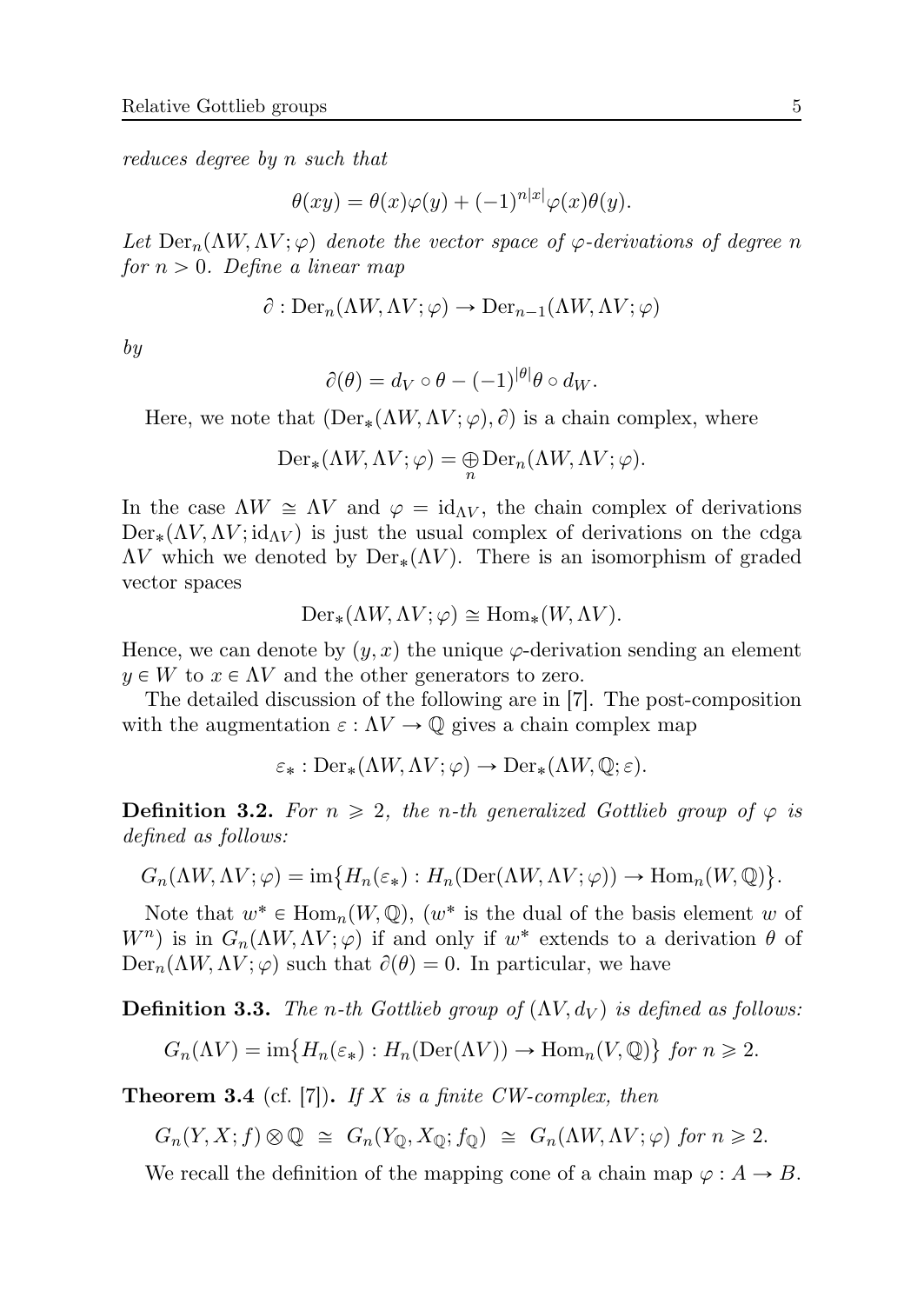**Definition 3.5.** *Let*  $\varphi$  :  $(A, d_A) \rightarrow (B, d_B)$  *be a map of differential graded vector spaces. The mapping cone of*  $\varphi$  *denoted by*  $\text{Rel}_*(\varphi)$  *is defined as follows:*  $\text{Rel}_n(\varphi) = A_{n-1} \oplus B_n$  *with the differential* 

$$
D(a,b) = \bigl(-d_A(a),\varphi(a)+d_B(b)\bigr).
$$

*Further, define the inclusion and projection maps*  $J : B_n \to \text{Rel}_n(\varphi)$  *by*  $J(b) = (0, b)$  and  $P : Rel_n(\varphi) \to A_{n-1}$  by  $P(a, b) = a$ . These yields a short *exact sequence of chain complexes*

$$
0 \to B_* \xrightarrow{J} \text{Rel}_*(\varphi) \xrightarrow{P} A_{*-1} \to 0.
$$

*This definition can be applied to the Sullivan minimal model*

$$
\varphi : (\Lambda W, d_W) \to (\Lambda V, d_V)
$$

*of the map*  $f: X \rightarrow Y$ *.* 

Note that the pre-composition with  $\varphi$  gives a map of chain complexes:

$$
\varphi^* : \mathrm{Der}_*(\Lambda V) \to \mathrm{Der}_*(\Lambda W, \Lambda V; \varphi).
$$

Following G. Lupton and S. B. Smith [7], we consider the commutative diagram

$$
\operatorname{Der}_*(\Lambda V) \xrightarrow{\varphi^*} \operatorname{Der}_*(\Lambda W, \Lambda V; \varphi) \xrightarrow{J} \operatorname{Rel}_*(\varphi^*)
$$
  

$$
\downarrow_{\varepsilon_*} \qquad \qquad \downarrow_{\varepsilon_*} \qquad \qquad \downarrow_{(\varepsilon_*, \varepsilon_*)}
$$
  

$$
\operatorname{Der}_*(\Lambda V, \mathbb{Q}; \varepsilon) \xrightarrow{\widehat{\varphi^*}} \operatorname{Der}_*(\Lambda W, \mathbb{Q}; \varepsilon) \xrightarrow{\widehat{J}} \operatorname{Rel}_*(\widehat{\varphi^*})
$$

Here,  $\varepsilon$  denotes the augmentation of either  $\Lambda V$  or  $\Lambda W$ . On passing to homology and using the naturality of the mapping cone construction, we obtain the following homology ladder for  $n \geq 2$ :

$$
\cdots \to H_{n+1}(\mathrm{Rel}(\varphi^*)) \xrightarrow{H(P)} H_n(\mathrm{Der}(\Lambda V)) \xrightarrow{H(\varphi^*)} H_n(\mathrm{Der}(\Lambda W, \Lambda V; \varphi)) \to \cdots
$$
  
\n
$$
\downarrow H(\varepsilon_*, \varepsilon_*) \qquad \qquad \downarrow H(\varepsilon_*)
$$
  
\n
$$
\cdots \to H_{n+1}(\mathrm{Rel}(\widehat{\varphi^*})) \xrightarrow{H(\widehat{P})} H_n(\mathrm{Der}(\Lambda V, \mathbb{Q}; \varepsilon)) \xrightarrow{H(\widehat{\varphi^*})} H_n(\mathrm{Der}(\Lambda W, \mathbb{Q}; \varepsilon)) \to \cdots
$$

The following definition is very useful to determine the rational relative Gottlieb groups of a map.

**Definition 3.6.** *Suppose*  $\varphi : (\Lambda W, d_W) \to (\Lambda V, d_V)$  *is a map of cdga. We define the n*-th rational relative Gottlieb group of  $\varphi$ , for  $n \geq 2$  *by:* 

$$
G_n^{\text{rel}}(\Lambda W, \Lambda V; \varphi) = \text{im}\big\{H(\varepsilon_*, \varepsilon_*) : H_n(\text{Rel}(\varphi^*)) \to H_n(\text{Rel}(\widehat{\varphi^*}))\big\}.
$$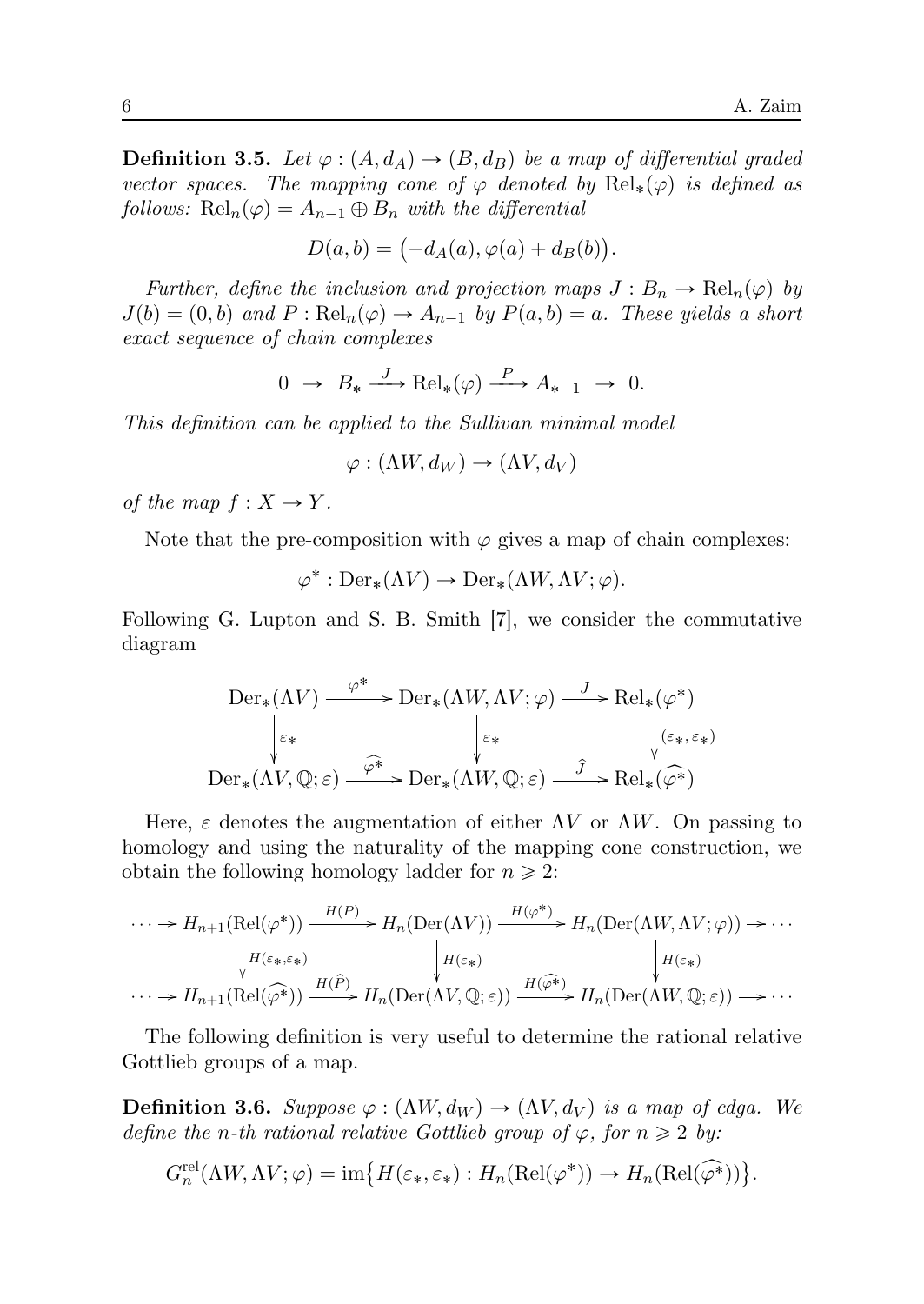Then, the rationalized G-sequence of the map  $\varphi : (\Lambda W, d_W) \to (\Lambda V, d_V)$ is given by

$$
\cdots \xrightarrow{H(\hat{J})} G_{n+1}^{\text{rel}}(\Lambda W, \Lambda V; \varphi) \xrightarrow{H(\hat{P})} G_n(\Lambda W, \Lambda V; \varphi) \xrightarrow{H(\hat{J})} \cdots \qquad (3.1)
$$

which ends in  $G_2(\Lambda W, \Lambda V; \varphi)$ .

We finish this section by an overriding hypothesis. In general, we assume that all spaces appearing in the sequel are *rational simply connected CWcomplex and are of finite type*.

# 4. RELATiVE GOTTLiEB GROUPS OF MAPPiNG SPACES BETWEEN  $F_0$ -SPACE AND PRODUCTS OF ODD SPHERES

In this section, let  $f: X \to Y$  be a map where X is an  $F_0$ -space and Y is products of odd dimensional spheres. We give a partial generalization of a result of G. Lupton and S. B. Smith (cf. [7, Theorem 4.3]). We begin our motivation by the following:

**Example 4.1.** Consider the map

$$
f: \mathbb{S}^2 \times \mathbb{S}^4 \to \mathbb{S}^{2i+1} \times \mathbb{S}^{2j+1}
$$

which rationally is given by

$$
\varphi : (\Lambda W, 0) = (\Lambda (y_{2i+1}, y_{2j+1}), 0) \to (\Lambda V, d) = (\Lambda (x_2, y_3, x_4, y_7), d)
$$

where subscripts denote degrees. The differential is given by

$$
d(x_2) = d(x_4) = 0, \t d(y_3) = x_2^2, \t d(y_7) = x_4^2.
$$

Hence, from degree reasons and  $d \circ \varphi = 0$ , we write  $\varphi(y_{2i+1}) = \varphi(y_{2i+1}) = 0$ . An easy argument shows that

$$
G^{\textup{rel}}_*(\Lambda W, \Lambda V; \varphi) \cong G_*(\Lambda W, \Lambda V; \varphi) \oplus G_*(\Lambda V).
$$

It follows that the G-sequence of f is exact. Though, if  $i = 1$  and  $j = 3$ we note that the homomorphism induces on rational homotopy groups  $f_{\sharp}$ is non null.

Next, we will use the following result for our computations.

**Lemma 4.2.** *Let*  $f: X \to Y \simeq \prod_j \mathbb{S}^{2n_j+1}$  *and*  $\varphi: (\Lambda W, 0) \to (\Lambda V, d)$  *its*  $Sultivan minimal model. Then  $\varphi$  is null homotopic.$ 

**Proof.** Denote the Sullivan minimal model of  $\Pi_j \mathbb{S}^{2n_j+1}$  by

$$
(\Lambda W, 0) = (\Lambda(z_1, \ldots, z_m), 0),
$$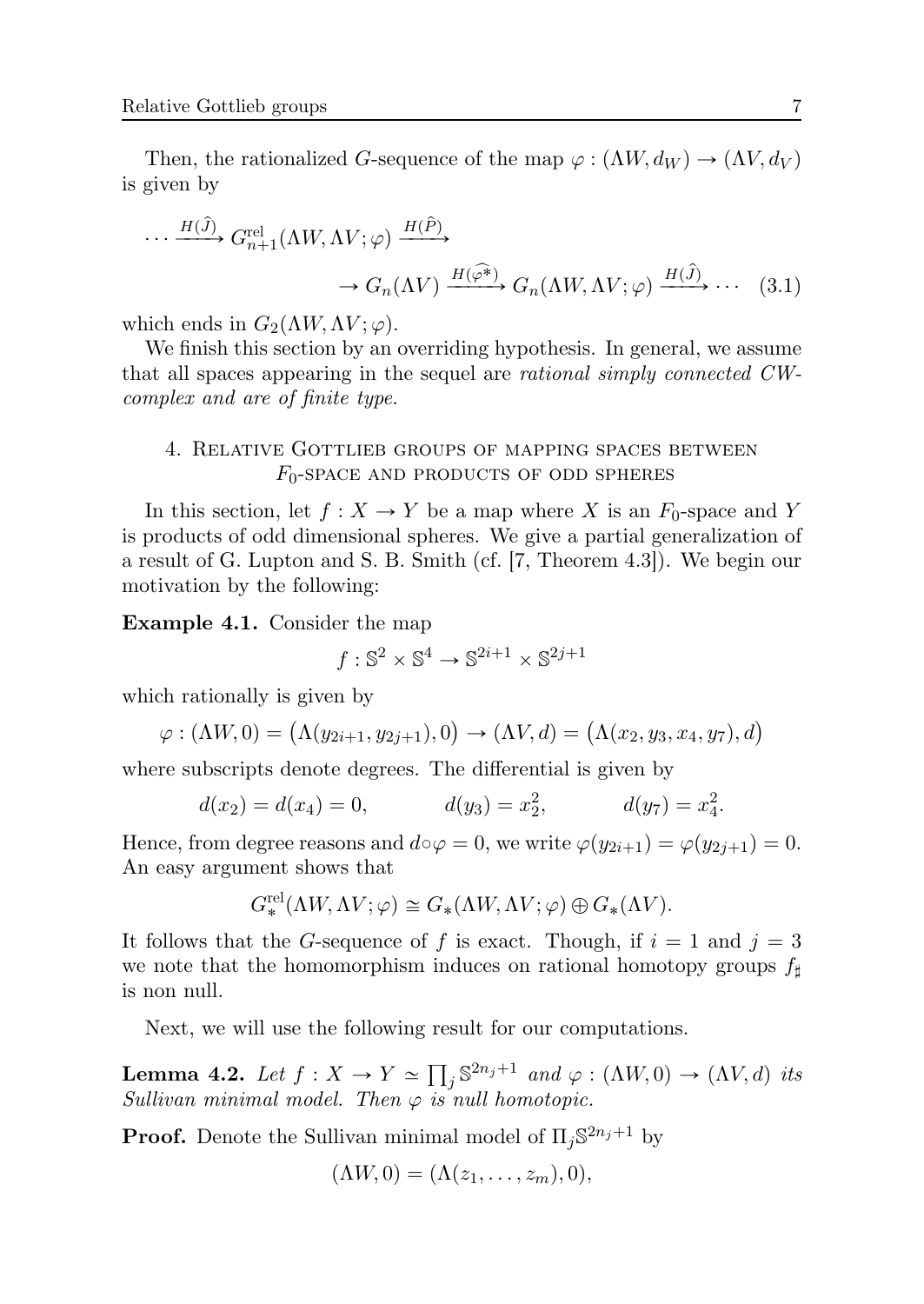where  $|z_i|$  are odd for  $1 \leq i \leq m$ . Further, the Sullivan minimal model of X is of the form

$$
(\Lambda V, d) = (\Lambda(x_1, \ldots, x_p, y_1, \ldots, y_p), d),
$$

where  $|x_k|$  are even and  $|y_k|$  are odd for  $1 \leq k \leq p$ . The differential is defined as follows,  $d(x_k) = 0$  and  $d(y_k) \in \Lambda(x_1, \ldots, x_p)$ . Hence, for degree reasons, we may assume that the Sullivan minimal model of f

$$
\varphi: (\Lambda(z_1,\ldots,z_m),0) \to (\Lambda(x_1,\ldots,x_p,y_1,\ldots,y_p),d),
$$

is given by  $\varphi(z_i) = a\alpha\beta + b\gamma$  for coefficients  $a, b \in \mathbb{Q}, \alpha \in \Lambda(x_1, \ldots, x_p)$ , and  $\beta, \gamma \in \Lambda(y_1, \ldots, y_p)$ . Here, we note that  $|a\alpha\beta + b\gamma|$  is odd. Next, we will use the fact  $d \circ \varphi(z_i) = 0$ . It implies that  $a \alpha \beta + b \gamma$  is a d-cycle. However, since X is an  $F_0$ -space, it easy to see that  $[a\alpha\beta + b\gamma] \neq 0$  in  $H^*(\Lambda V, d) = H^{\text{even}}(\Lambda V, d)$ . Consequently, we have necessarily  $a = b = 0$ , and the result follows. □

**Theorem 4.3.** Let  $f: X \to Y \simeq \Pi_j \mathbb{S}^{2n_j+1}$  and  $\varphi: (\Lambda W, 0) \to (\Lambda V, d)$  its *Sullivan minimal model. Then*

$$
G^{\text{rel}}_*(\Lambda W, \Lambda V; \varphi) \cong W \oplus V^{\text{odd}}.
$$

**Proof.** First, we recall that

 $\varphi : (\Lambda W, 0) = (\Lambda(z_1, \ldots, z_m), 0) \to (\Lambda V, d) = (\Lambda(x_1, \ldots, x_n, y_1, \ldots, y_n), d)$ is defined by  $\varphi(z_i) = 0$  for all  $1 \leq i \leq m$ . It induces the map

$$
\varphi^* : \text{Der}_*(\Lambda V) \to \text{Der}_*(\Lambda W, \Lambda V; \varphi) \tag{4.1}
$$

is also null. Now, let us calculate  $G_*^{\text{rel}}(\Lambda W, \Lambda V; \varphi)$  as follows. Since X is finite CW-complex, it is well known that

$$
G_*(\Lambda V) \cong \langle y_1^*, \ldots, y_p^* \rangle.
$$

Furthermore, since  $Y$  is an  $H$ -space, it follows that

$$
G_*(\Lambda W, \Lambda V; \varphi) \cong \langle z_1^*, \ldots, z_m^* \rangle.
$$

Hence, a simple computation shows that

$$
D(y_k, 1), 0) = 0 \text{ for } 1 \le k \le p,
$$
  

$$
D(0, (z_i, 1)) = 0 \text{ for } 1 \le i \le m.
$$

Moreover, it is evident to verify that  $((y_k, 1), 0)$  and  $(0, (z_i, 1))$  represent non zero homology classes in  $H_*(\mathrm{Rel}(\varphi^*))$ . Otherwise we consider the vector space,

$$
\mathrm{Rel}_*(\widehat{\varphi^*}) = \mathrm{Der}_{*-1}(\Lambda V, \mathbb{Q}; \varepsilon) \oplus \mathrm{Der}_*(\Lambda W, \mathbb{Q}; \varepsilon).
$$

Thus, we define

$$
\varepsilon_* : \text{Der}_*(\Lambda V) \to \text{Der}_*(\Lambda V, \mathbb{Q}; \varepsilon), \qquad \varepsilon_*(y_k, 1) = (y_k, 1),
$$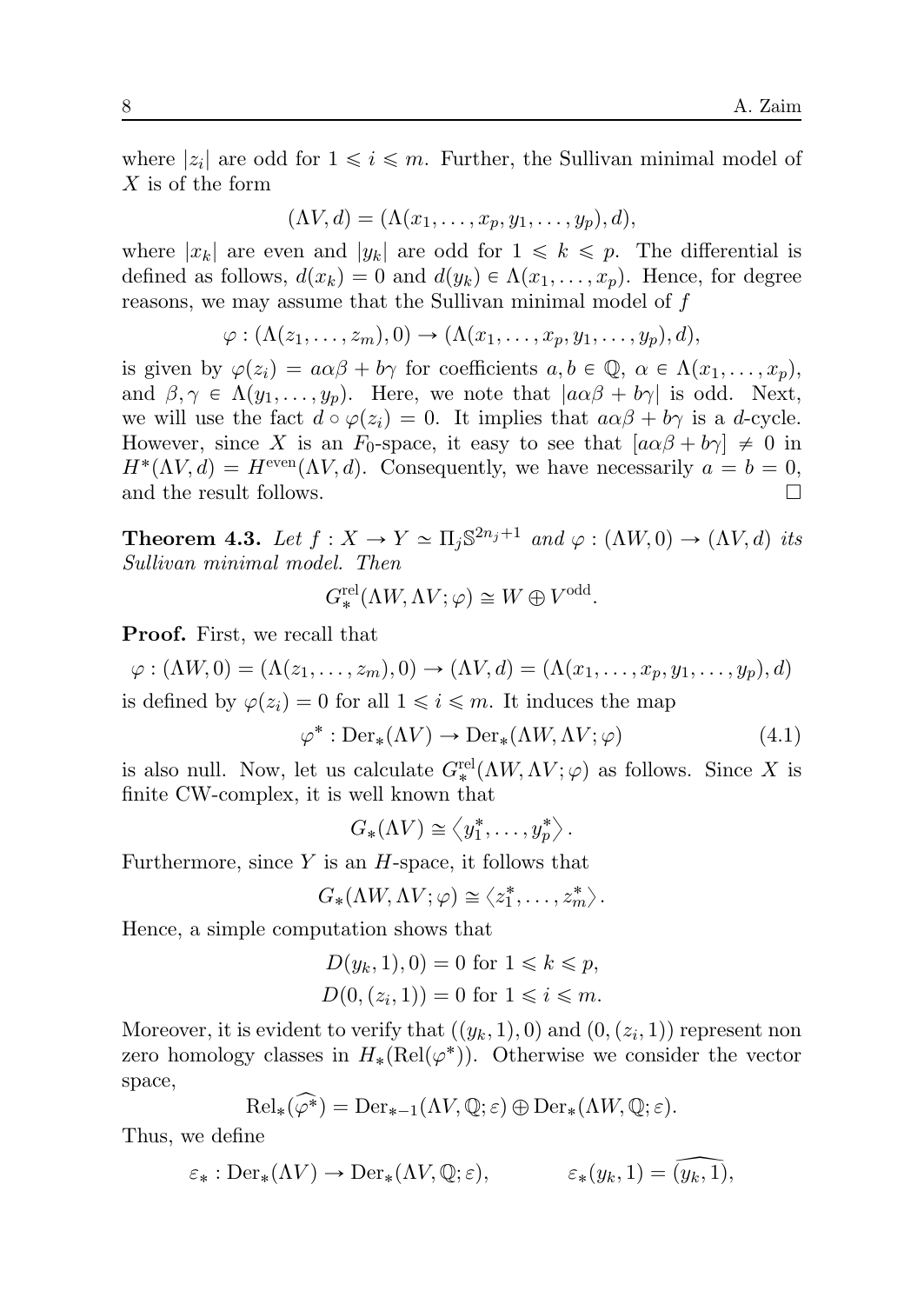$$
\varepsilon_* : \text{Der}_*(\Lambda W) \to \text{Der}_*(\Lambda W, \mathbb{Q}; \varepsilon), \qquad \varepsilon_*(z_i, 1) = \widehat{(z_i, 1)}.
$$

Now, consider the map

$$
\widehat{\varphi^*}: \mathrm{Der}_*(\Lambda V, \mathbb{Q}; \varepsilon) \to \mathrm{Der}_*(\Lambda W, \mathbb{Q}; \varepsilon)
$$

which is null from  $(4.1)$ . So, in a similar fashion as above, we get for  $1 \leq k \leq p$  and  $1 \leq i \leq m$  that

$$
\widehat{D}(\widehat{(y_k,1)},0)=\widehat{D}(0,\widehat{(z_i,1)})=0.
$$

Therefore, it is easy to see that  $((y_k, 1), 0)$  and  $(0, (z_i, 1))$  are not boundaries in Rel<sub>\*</sub>( $\widehat{\varphi^*}$ ). Combining all the above, we obtain that

$$
H(\varepsilon_*, \varepsilon_*)\big([(y_k, 1), 0)]\big) = [(\overline{(y_k, 1)}, 0)] \text{ for } 1 \le k \le p,
$$
  

$$
H(\varepsilon_*, \varepsilon_*)\big([(0, (z_i, 1))] \big) = [(0, \overline{(z_i, 1)})] \text{ for } 1 \le i \le m.
$$

In summary, we have computed that

$$
G^{\text{rel}}_{*}(\Lambda W, \Lambda V; \varphi) =
$$
  
=  $\langle [(\widehat{y_k, 1}), 0)] \forall 1 \le k \le p \rangle \oplus \langle [(0, \widehat{(z_i, 1)})] \forall 1 \le i \le m \rangle$ .  $\square$ 

**Corollary 4.4.** *The G-sequence associated to*  $\varphi$  *splits into short exact sequence*

$$
0 \to G_*(\Lambda W, \Lambda V; \varphi) \to G_*^{\text{rel}}(\Lambda W, \Lambda V; \varphi) \to G_*(\Lambda V) \to 0.
$$

**Proof.** Wee see directly that  $G_*(\Lambda V) \cong V^{\text{odd}}$  and  $G_*(\Lambda W, \Lambda V; \varphi) \cong W$ . Therefore, to finish this proof we use Theorem 4.3 and the rationalized G-sequence  $(3.1)$ .

# 5. RELATiVE GOTTLiEB GROUPS OF MAPPiNG SPACES BETWEEN PRODUCTS OF ODD SPHERES AND  $F_0$ -SPACE

Given a simply connected space  $X$  which is finite dimensional rational homotopy groups, i.e., dim  $\pi_*(X) < \infty$ , write

$$
\max \pi_*(X) := \max\{i \mid \pi_i(X) \neq 0\} = \max\{i \mid V^i \neq 0\}
$$

and also denote by,

$$
\min \pi_*(X) := \min\{i \mid \pi_i(X) \neq 0\} = \min\{i \mid V^i \neq 0\}.
$$

Here  $(\Lambda V, d)$  denotes the Sullivan minimal model of X.

Now, let  $f: X \to Y$  be a map such that  $X \simeq \Pi_j \mathbb{S}^{2n_j+1}$  and Y is an  $F_0$ -space. In this section, we use Sullivan minimal models to compute the rational relative Gottlieb groups of f. As a consequence, we show that the G-sequence of the map f splits into a short exact sequence.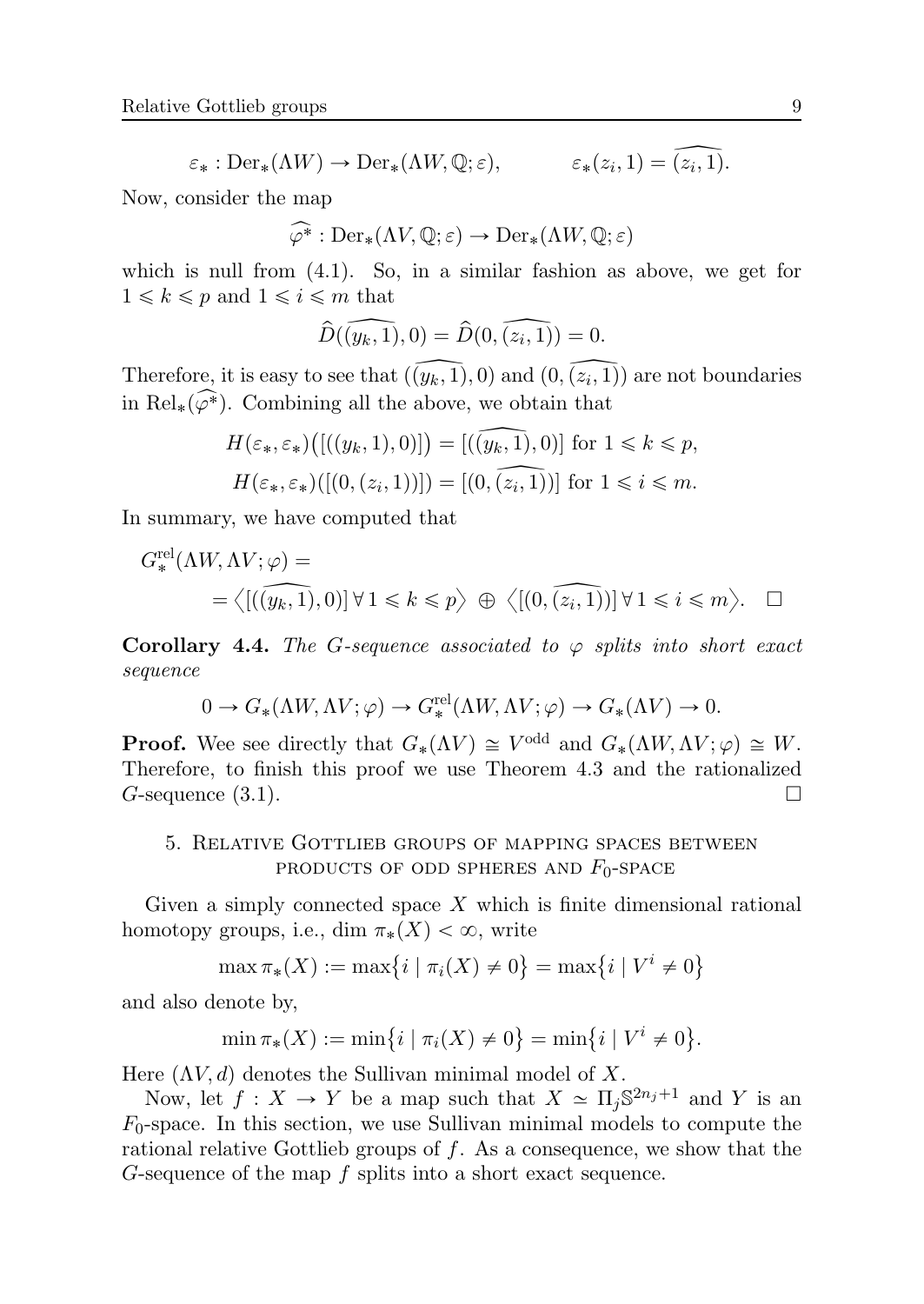**Theorem 5.1.** *Given a map*  $f: \Pi_j \mathbb{S}^{2n_j+1} \to Y$  *and*  $\varphi: (\Lambda W, d) \to (\Lambda V, 0)$ *its Sullivan minimal model.* If  $W^{\text{odd}} \cong V$  and  $\max W^{\text{even}} \leq \min W^{\text{odd}}$ , *then:*

(1) 
$$
G_*(\Lambda W, \Lambda V; \varphi) \cong W;
$$

(2) 
$$
G^{\text{rel}}_*(\Lambda W, \Lambda V; \varphi) \cong W^{\text{even}}.
$$

**Proof.** We give the proof by dividing it into two cases.

(1) First, we denote the Sullivan minimal model of  $\Pi_j \mathbb{S}^{2n_j+1}$  by

$$
(\Lambda(y_1,\ldots,y_m),0),
$$

where  $|y_j|$  are odd for  $1 \leq j \leq m$ . Otherwise, since Y is an  $F_0$ -space and  $W^{\text{odd}} \cong V$ , then its Sullivan minimal model is given by

$$
(\Lambda W, d) = (\Lambda(x_1, \ldots, x_m, y_1, \ldots, y_m), d)
$$

where  $|x_i|$  is even. The differential is defined as follows:

$$
d(x_i) = 0 \text{ for } 1 \leq i \leq m,
$$
  
 
$$
d(y_j) \in \Lambda(x_1, \dots, x_m) \text{ for } 1 \leq j \leq m.
$$

Under the condition max  $W^{\text{even}} \leq \min W^{\text{odd}}$ , the Sullivan minimal model of  $f$ ,

$$
\varphi: (\Lambda(x_1,\ldots,x_m,y_1,\ldots,y_m),d)\to (\Lambda(y_1,\ldots,y_m),0)
$$

is given on generators by

$$
\varphi(x_i) = 0, \qquad \varphi(y_j) = y_j + \alpha,
$$

where  $\alpha \in \Lambda(y_1, \ldots, y_m)$ ;  $\alpha$  may be null. Now, an easy computation reveals that each of the derivations  $(y_i, 1)$  is a cycle and cannot be boundary for  $1 \leq j \leq m$ . We deduce that  $[(y_j, 1)]$  is non null in  $H_*(Der(\Lambda W, \Lambda V; \varphi))$ . Next, consider the derivations  $(x_i, 1)$  for  $1 \leq i \leq m$ . It is clear that

$$
\partial((x_i,1)(y)) = -(x_i,1)(d(y))
$$
 for  $y \in \Lambda(y_1,\ldots,y_m)$ .

So, by the minimality of  $(\Lambda W, d)$  and  $\varphi(x_i) = 0$ , we get  $(x_i, 1)(d(y)) = 0$ and further,  $\partial(x_i, 1) = 0$ . Moreover,  $(x_i, 1)$  cannot be boundaries for degree reasons. Furthermore, due to the fact that

$$
\varepsilon_*(x_i, 1) = x_i^* \text{ for } 1 \le i \le m,
$$
  

$$
\varepsilon_*(y_j, 1) = y_j^* \text{ for } 1 \le j \le m,
$$

we deduce that

$$
G_*(\Lambda W, \Lambda V; \varphi) \cong \text{Hom}(W, \mathbb{Q}).
$$

(2) Let us calculate  $G_*^{\text{rel}}(\Lambda W, \Lambda V; \varphi)$ . First, we recall that

$$
\varphi^* : \mathrm{Der}_*(\Lambda V) \to \mathrm{Der}_*(\Lambda W, \Lambda V; \varphi)
$$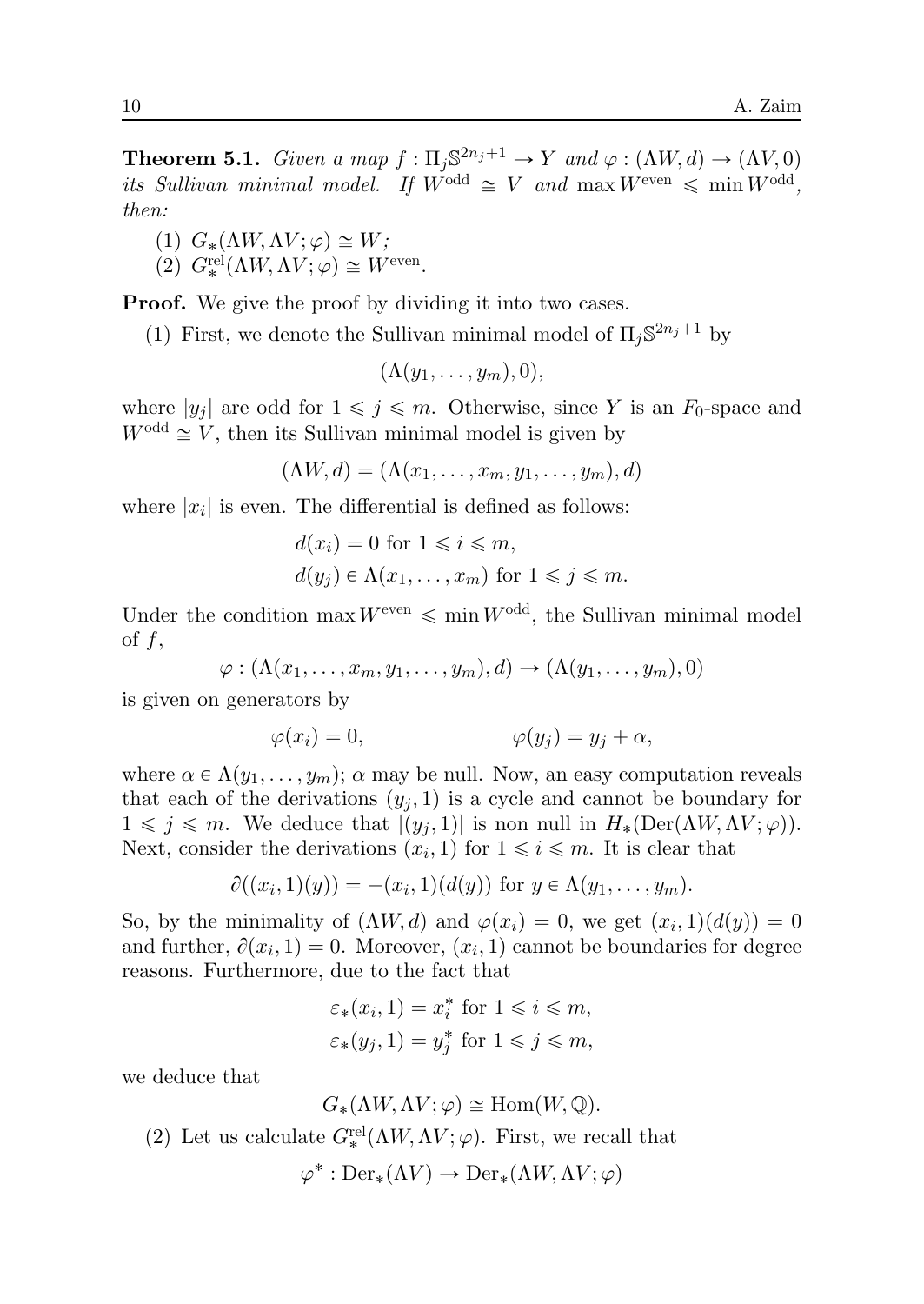is defined by  $\varphi^*(y_j, 1) = (y_j, 1) + \theta_j$ , where  $\theta_j \in \text{Der}_{|y_j|}(\Lambda W, \Lambda V; \varphi)$ . Now, it is easy to check that

$$
D(0, (x_i, 1)) = 0 \text{ for } 1 \leq i \leq m.
$$

On the other hand, since  $(x_i, 1)$  is not in  $\text{im}(\varphi^*)$ , we deduce that  $(0, (x_i, 1))$ cannot be boundaries in  $\text{Rel}_*(\varphi^*)$ . Hence, we obtain

 $[(0, (x_i, 1))]$  is non null in  $H_*(\text{Rel}(\varphi^*))$  for  $1 \leq i \leq m$ .

Now, for  $1 \leq i \leq m$  let  $(x_i, 1) = \varepsilon_*(x_i, 1)$  and  $(y_j, 1) = \varepsilon_*(y_j, 1)$  for  $1 \leq j \leq m$ . Define the map

$$
\widehat{\varphi^*}: \mathrm{Der}_*(\Lambda V, \mathbb{Q}; \varepsilon) \to \mathrm{Der}_*(\Lambda W, \mathbb{Q}; \varepsilon)
$$

by setting  $\widehat{\varphi^*(y_i,1)} = \widehat{(y_i,1)}$ . Further, a direct computation shows

$$
\widehat{D}(\widehat{(y_j, 1)}, 0) = (0, \widehat{(y_j, 1)})
$$
 and  $\widehat{D}(0, \widehat{(x_i, 1)}) = 0$ .

However, a similar argument as above shows that

 $[(0, (x_i, 1))]$  is non null in  $H_*(\text{Rel}(\varphi^*))$  for  $1 \leq i \leq m$ .

Thus summarizing the analysis above, the image of

$$
H(\varepsilon_*, \varepsilon_*) : H_*(\mathrm{Rel}(\varphi^*)) \to H_*(\mathrm{Rel}(\varphi^*))
$$

is spanned by  $[(0, (x_i, 1))]$  for  $1 \le i \le m$ . As a consequence, we get

$$
G^{\text{rel}}_{*}(\Lambda W, \Lambda V; \varphi) \cong \langle [0, \widehat{(x_i, 1)})] \text{ for } 1 \leq i \leq m \rangle.
$$

This completes the proof.  $\Box$ 

We finish this section with the following consequence.

**Corollary 5.2.** *The G-sequence associated to*  $\varphi$  *splits into short exact sequence*

$$
0 \to G_*(\Lambda V) \to G_*(\Lambda W, \Lambda V; \varphi) \to G_*^{\text{rel}}(\Lambda W, \Lambda V; \varphi) \to 0.
$$

**Proof.** It follows immediately from Theorem 5.1 and the rationalized Gsequence  $(3.1)$ .  $\Box$ 

## 6. RATiONAL COHOMOLOGY OF MAPPiNG SPACES

Let  $f: X \to Y$  be a map between simply connected CW-complexes. Recall that

### $map(X, Y; f)$

is the path components of the space of maps  $X \to Y$  consisting of those maps that are homotopic to f. The first description of a Sullivan model, in particular of mapping spaces is due to A. Haefliger [6]. In [7], G. Lupton and S. B. Smith gave an elegant formula for the rational homotopy type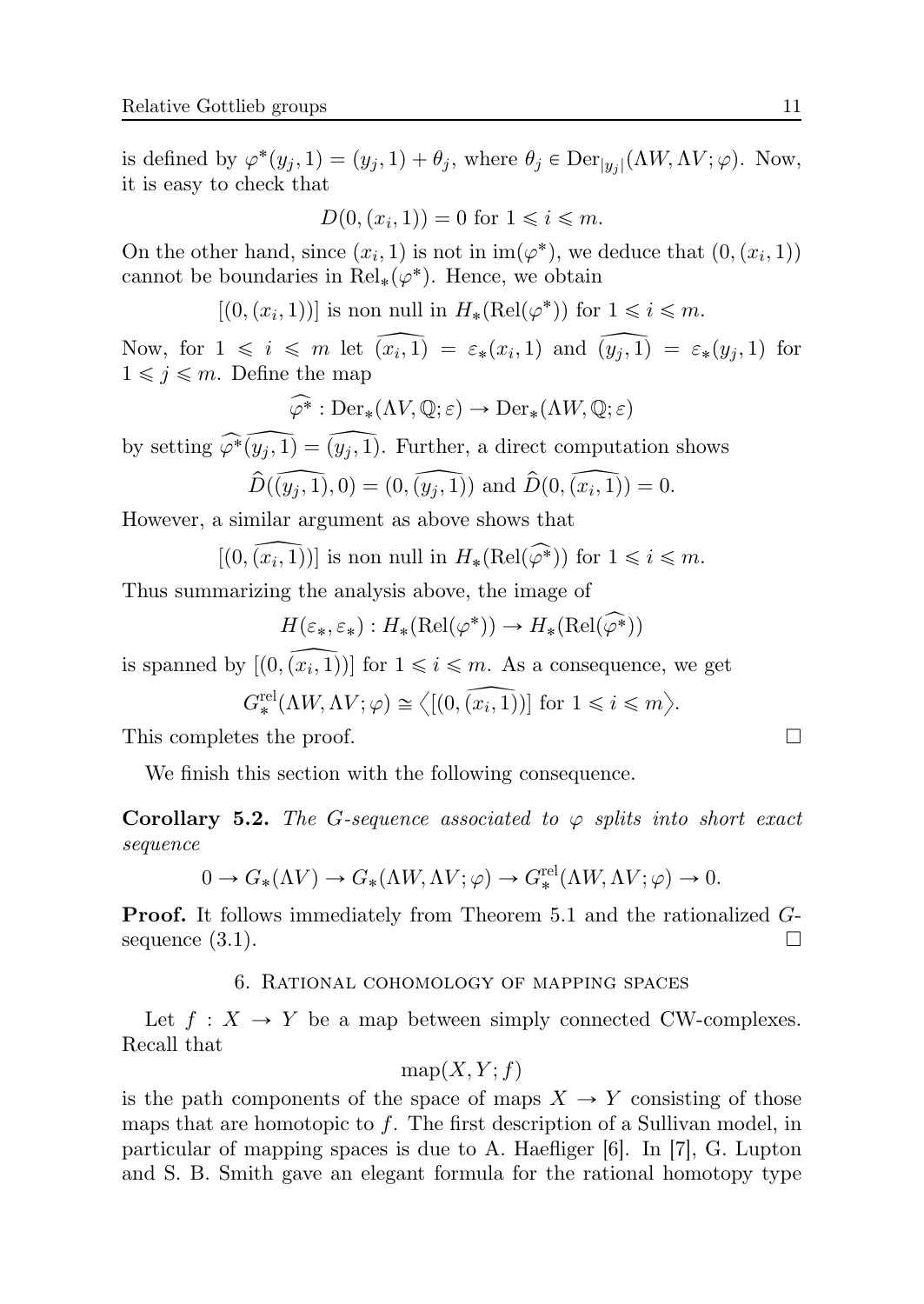of map $(X, Y; f)$  in terms of Sullivan minimal models of X and Y. In particular, they proved that when  $X$  is finite

$$
\pi_i(\text{map}(X, Y; f)) \cong H_i(\text{Der}(\Lambda W, \Lambda V; \varphi)) \text{ for } i \geq 2. \tag{6.1}
$$

Here  $\varphi$ :  $(\Lambda W, d_W) \to (\Lambda V, d_V)$  denotes the Sullivan minimal model of  $f: X \to Y$ . Recently, by using the theory of Sullivan minimal models, P. A. Otieno, J. B. Gatsinzi and V. O. Otieno calculated the rational cohomology of the component of the inclusion

$$
i_{n,r}: G(k,n) \hookrightarrow G(k,n+r),
$$

where  $G(k, n)$  is the complex Grassmannians, [10]. However, there is no explicit and complete description of the rational cohomology of map $(X, Y; f)$ . We begin by the following:

**Example 6.1.** For  $m > n \geq 1$ , let

$$
f: X \simeq K(\mathbb{Q}, 2n+1) \to Y \simeq K(\mathbb{Q}, 2m)
$$

which is rationally defined by

$$
\varphi : (\Lambda W, 0) = (\Lambda(x), 0) \to (\Lambda V, 0) = (\Lambda(y), 0),
$$

where  $|x| = 2m$  and  $|y| = 2n + 1$ . Hence,  $\text{Der}_*(\Lambda W, \Lambda V; \varphi)$  is spanned by the derivations  $(x, 1)$  and  $(x, y)$  of degree  $2m$  and  $2m - 2n - 1$  respectively. An easy computation shows that

$$
D(x,1) = D(x,y) = 0.
$$

From (6.1), it follows that

 $\pi_i(\text{map}(X, Y; f)) \cong \mathbb{O}$  for  $i = 2m, 2m - 2n - 1$  and zero otherwise.

Then for degree reasons, we deduce that

$$
\operatorname{map}(X, Y; f) \cong K(\mathbb{Q}, 2m - 2n - 1) \times K(\mathbb{Q}, 2m).
$$

Up to this point, our observation is well-known and also easily obtained by a number of standard methods. We can hence generalize this example as follows:

**Theorem 6.2.** *Let*  $f : X \to Y$  *be a map with* X *is finite and*  $\max \pi_*(Y)$ *is even.* Then  $map(X, Y; f)$  *has infinite dimensional rational cohomology.* 

**Proof.** Without loss of generality, let

$$
\varphi : (\Lambda W, d_W) \to (\Lambda V, d_V)
$$

be the Sullivan minimal model of f. Our assumption  $\max \pi_*(Y)$  is even means that the top degree of W is even. Further, define a derivation  $(x, 1)$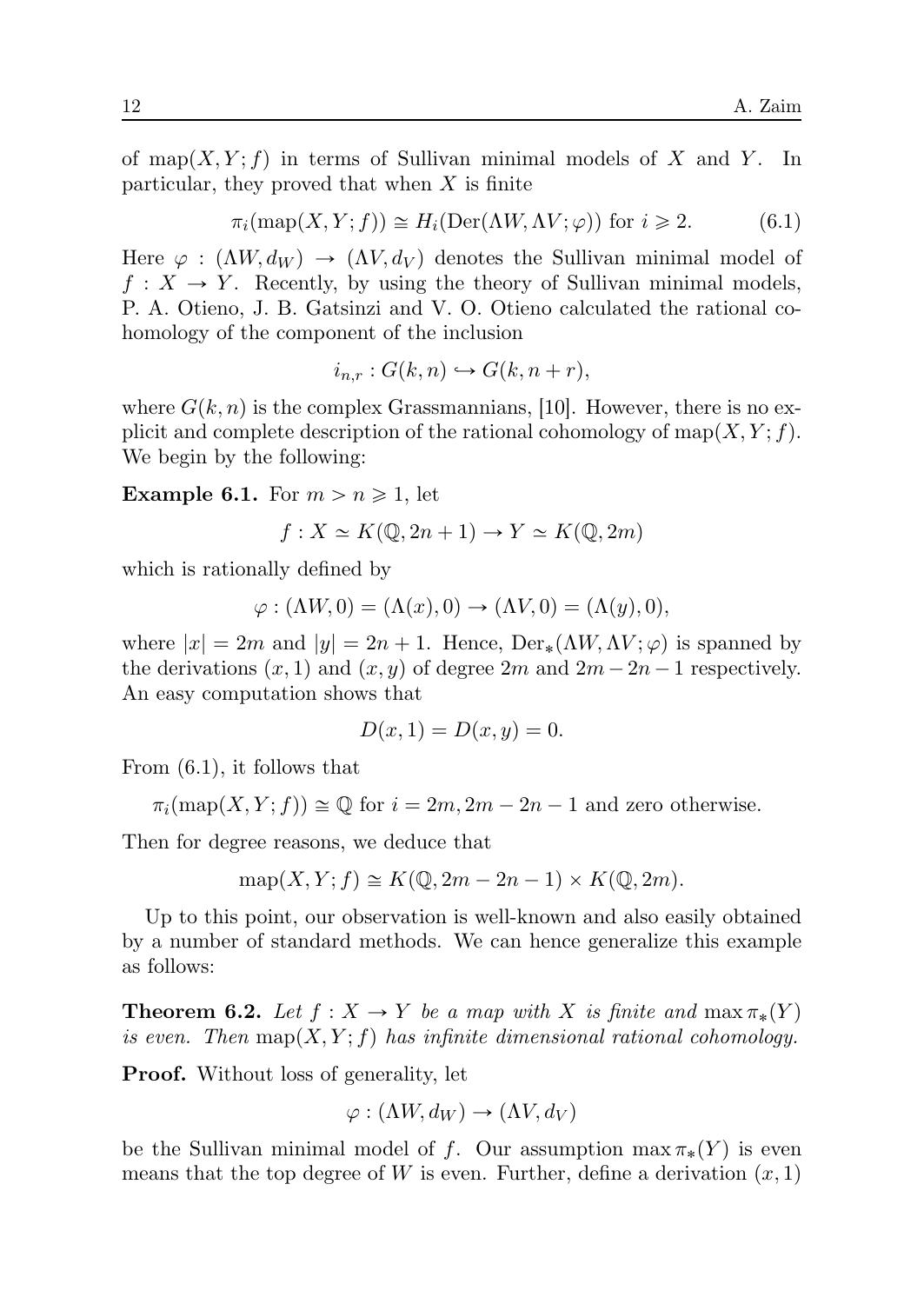in  $Der_{*}(\Lambda W, \Lambda V; \varphi)$  with  $|x| = \max W$ . So, it is evident to see that

$$
D(x,1)=0.
$$

Now, since  $Der_{*}(\Lambda W, \Lambda V; \varphi)$  is zero in degree  $|x|+1$  and higher, the derivation  $(x, 1)$  cannot be boundary. Consequently, we obtain

 $[(x, 1)]$  is non null in  $H_{|x|}(\text{Der}(\Lambda W, \Lambda V; \varphi)) \cong \pi_{|x|}(\text{map}(X, Y; f)).$ 

Further, denote by  $\tau$  the class  $[(x, 1)]$ . So, map $(X, Y; f)$  has a Sullivan model of the form

$$
M(X,Y;f) \cong \bigl(\Lambda(U \oplus \mathbb{Q}(\tau)),d\bigr)
$$

such that  $U$  is finite dimensional. Finally, we consider the pure model  $(\Lambda(U \oplus \mathbb{Q}(\tau)), d_{\sigma})$  associated to  $(\Lambda(U \oplus \mathbb{Q}(\tau)), d)$  (cf. [1, 32(b)]), we obtain for  $n \geqslant 1$ ,

$$
[\tau^n] \neq 0 \text{ in } H^*(\Lambda(U \oplus \mathbb{Q}(\tau)), d_{\sigma}).
$$

As a consequence, by [1, Proposition 32.4], we get

$$
\dim H^*(\Lambda(U \oplus \mathbb{Q}(\tau)), d) = \infty. \square
$$

We next recall an interesting invariant of a simply connected space X. The LS category of X,  $cat(X)$ , is the least integer n such that X can be covered by  $(n+1)$  open subsets contractible in X and is  $\infty$  if no such n exists. The rational category of X,  $\text{cat}_0(X)$ , is defined by  $\text{cat}_0(X) = \text{cat}(X_0)$ . For example  $\text{cat}_0(\mathbb{S}^n) = 1$  and  $\text{cat}_0(\mathbb{C}P^n) = n$  for  $n \ge 2$ .

A much stronger consequence of Theorem 6.2 and [1, Proposition 32.4] is the following:

**Corollary 6.3.** *Let*  $f : X \to Y$  *be a map with* X *is finite and*  $\max \pi_*(Y)$ *is even.* Then  $\text{cat}_0(\text{map}(X, Y; f)) = \infty$ .

## 7. OPEN PROBLEM

In rational homotopy theorey, the fundamental paper of G. Lupton and S. B. Smith [7] has played a central role in the development of results concerning rational Gottlieb groups, rational generalized Gottlieb groups and rational relative Gottlieb groups. The authors were the first ones who were interested in computation of these groups for certain cases.

Now, we turn to the case of homotopy theory. As we mentioned earlier, the Gottlieb groups play a well-known role in the homotopy theory of fibrations with fiber a CW-complex of finite type. Some general results about  $G_*(X)$  are known but explicit computation is limited to sporadic examples. In fact, in [3] M. Golasiński and J. Mukai have determined  $G_{n+k}(\mathbb{S}^n)$  for  $k \leq 13$  except for the two-primary components in the cases:  $k = 9, n = 53$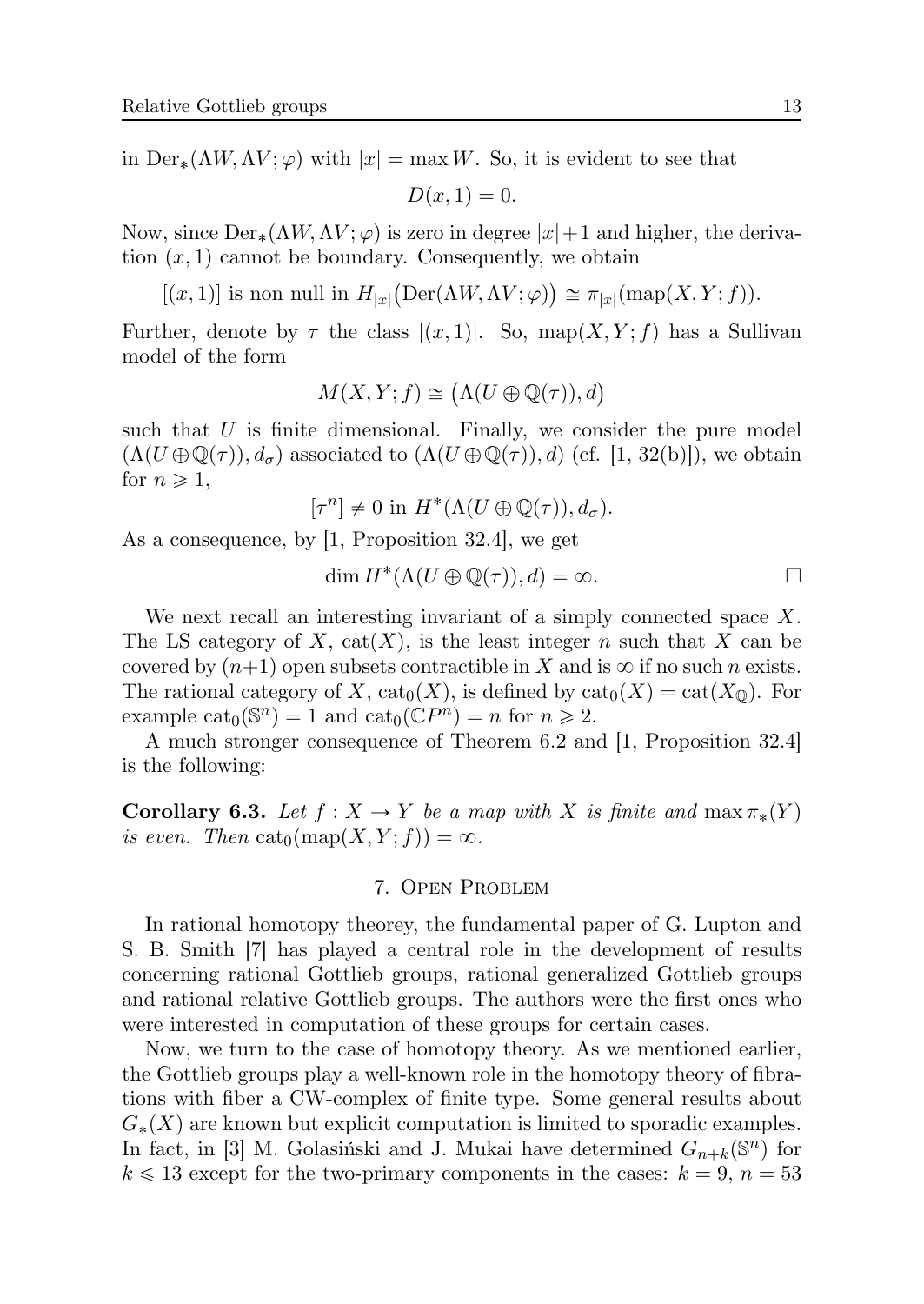and  $k = 11$ ,  $n = 115$ . Their result significantly extends result of Gottlieb from [5]. However, we have very little information in literature about the whole relative Gottlieb groups. In fact, M. H. Woo have showed that  $G_n^{\text{rel}}(\mathbb{S}^n,\mathbb{S}^{n-1};i) \cong \mathbb{Z}$  if n is odd and  $G_n^{\text{rel}}(\mathbb{S}^n,\mathbb{S}^{n-1};i) \cong \mathbb{Z} \oplus \mathbb{Z}$  if  $n=2,4,8$ . Further, he proved that  $G_k^{\text{rel}}(\mathbb{S}^n, \mathbb{S}^{n-1}; i) = 0$  for  $1 < k < n$ , [8]. Though several authors [8, 12, 13] have studied the exactness of the G-sequence.

It would be most interesting to find the relative Gottlieb groups for the Hopf fibration:  $\eta : \mathbb{S}^3 \to \mathbb{S}^2$ ,  $\nu : \mathbb{S}^7 \to \mathbb{S}^4$ ,  $\sigma : \mathbb{S}^{15} \to \mathbb{S}^8$ , and their suspensions  $\eta_n : \mathbb{S}^{n+1} \to \mathbb{S}^n$ ,  $\nu_n : \mathbb{S}^{n+3} \to \mathbb{S}^n$  and  $\sigma_n : \mathbb{S}^{n+7} \to \mathbb{S}^n$ . As specific instances of this kind of problem, we offer the following which has been suggested by the referee.

**Problem 7.1.** Let  $f : X \to Y$  be a map of CW-complexes of finite type. Determine the whole relative Gottlieb groups  $G_*^{\text{rel}}(Y, X; f)$ .

#### ACKNOWLEDGEMENTS

The author is very grateful to the referee for his helpful suggestions and valuable comments.

#### **REFERENCES**

- [1] Yves Félix, Stephen Halperin, Jean-Claude Thomas. *Rational homotopy theory*, volume 205 of *Graduate Texts in Mathematics*. Springer-Verlag, New York, 2001, doi: 10.1007/978-1-4613-0105-9.
- [2] J. B. Gatsinzi. Relative Gottlieb groups of embeddings between complex Grassmannians. *Int. J. Math. Math. Sci.*, pages Art. ID 1417769, 7, 2021, doi: 10.1155/2021/1417769.
- [3] Marek Golasiński, Juno Mukai. *Gottlieb and Whitehead center groups of spheres, projective and Moore spaces*. Springer, Cham, 2014, doi: 10.1007/978-3-319-11517-7.
- [4] D. H. Gottlieb. A certain subgroup of the fundamental group. *Amer. J. Math.*, 87:840– 856, 1965, doi: 10.2307/2373248.
- [5] Daniel Henry Gottlieb. Evaluation subgroups of homotopy groups. *Amer. J. Math.*, 91:729–756, 1969, doi: 10.2307/2373349.
- [6] André Haefliger. Rational homotopy of the space of sections of a nilpotent bundle. *Trans. Amer. Math. Soc.*, 273(2):609–620, 1982, doi: 10.2307/1999931.
- [7] Gregory Lupton, Samuel Bruce Smith. Rationalized evaluation subgroups of a map and the rationalized G-sequence. *arXiv: math/0309432*.
- [8] O. Maphane. Evaluation subgroups of a map and the rationalized G-sequence. *Armen. J. Math.*, 14:Paper No. 2, 10, 2022, doi: 10.52737/18291163-2022.14.2-1-10.
- [9] Oteng Maphane. Derivations of a Sullivan model and the rationalized G-sequence. *Int. J. Math. Math. Sci.*, pages Art. ID 6687527, 5, 2021, doi: 10.1155/2021/6687527.
- [10] Paul Antony Otieno, Jean Baptiste Gatsinzi, Vitalis Onyango-Otieno. Rational cohomology algebra of mapping spaces between complex Grassmannians. *Int. J. Math. Math. Sci.*, pages Art. ID 9385153, 4, 2020, doi: 10.1155/2020/9385153.